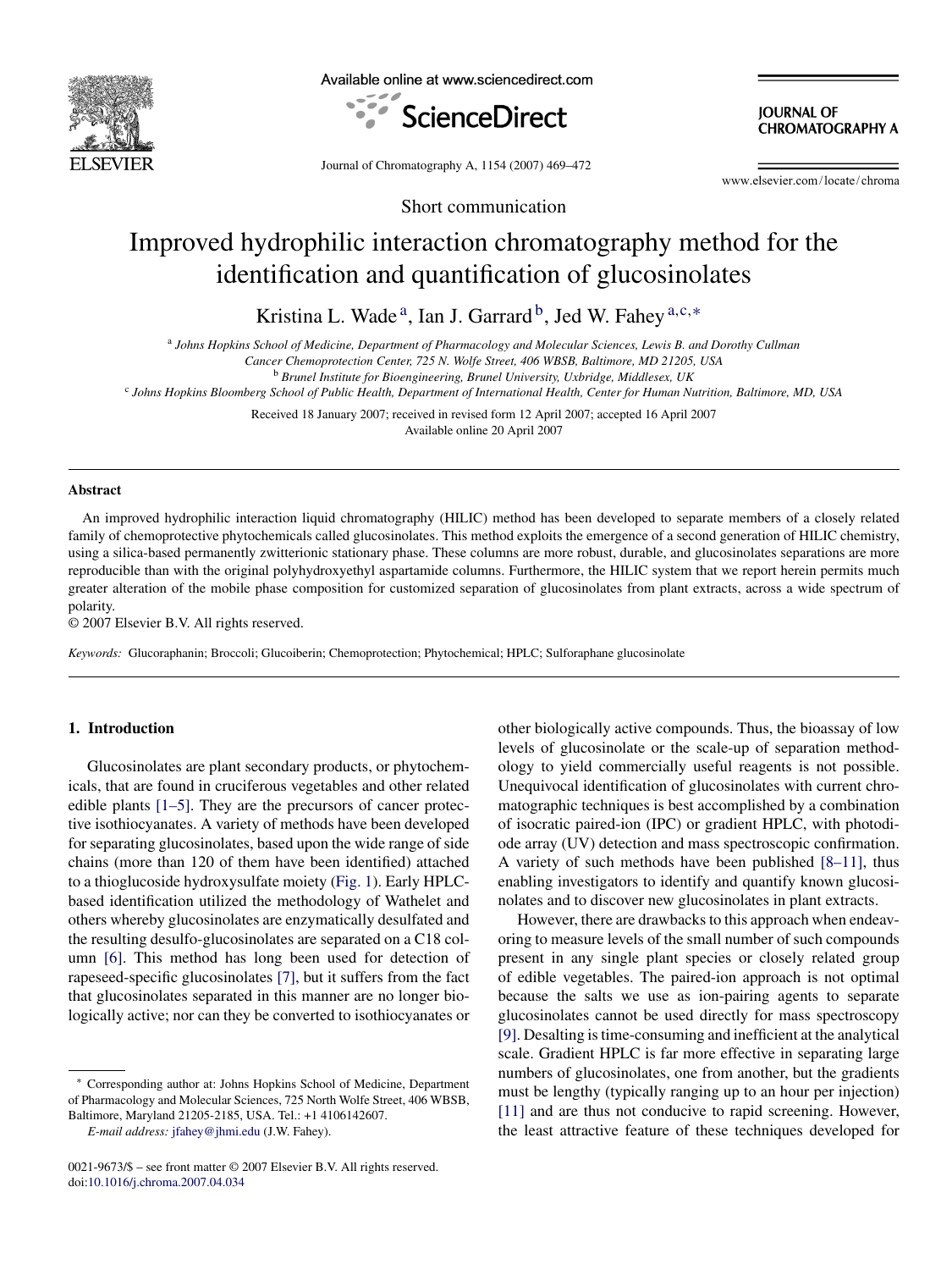<span id="page-1-0"></span>

Fig. 1. (A) General structure of glucosinolates (GS; β-thioglucoside Nhydroxysulfates); Side chains, R, can be aliphatic, sulfur-containing (thioalkyl), alcoholic, aromatic, indolyl, or additionally glycosylated. Standards used in this paper are shown in  $(B)$ ;  $(C)$ ; and  $(D)$ .

glucosinolates [\[9–11\]](#page-2-0) is the fact that, contrary to hydrophilic interaction liquid chromatography (HILIC), they elute with nontarget compounds. Thus, to overcome the non-selective nature of the C18 chemistry, mass spectroscopy may be necessary for detection. In addition, retention times can shift substantially due to small changes in column temperature and to anomalies in solvent mixing. Thus, the use of this method is best restricted to those with the most modern HPLC equipment and should be coupled with solid phase extraction sample preparation.

We therefore developed a method for HILIC separation of glucosinolates [\[12\]](#page-3-0) that would bypass some of the issues raised herein. We have used this method to identify and quantify glucosinolates in broccoli (*Brassica oleracea* var. *italica*), as well as in other plants [\[13–20\]. T](#page-3-0)he HILIC columns utilized (polyhydroxyethyl aspartamide) have short life-spans (only a few hundred injections) compared to C18 columns, and the mobile phase required to effect such separation does not well tolerate slight changes in composition to resolve certain pairs or groups of co-eluting glucosinolates over others. Its effective range of acetonitrile content is only 82.5–87.5% (with 30 mM ammonium formate, pH 5.4). An alternative method developed subsequently, utilizes a much more robust, hydrophilic, C18 column and an ammonium acetate–methanol gradient [\[11,21\],](#page-2-0) but it has disadvantages characteristic of other gradient-based approaches and it is highly sensitive to injection solvent. This limits acceptable extracts to either aqueous, or highly diluted solvent extracts.

For development and scale-up of a novel (counter-current chromatographic) method for purifying GR (glucoraphanin) from broccoli seeds [\[14,22\],](#page-3-0) we used HILIC to evaluate the degree of separation of GR from its most persistent "contaminant," glucoriberin (GI). Since these separations were being performed both in Europe and in the USA, we evaluated alternative HILIC column chemistries (that were readily available from companies with worldwide distribution networks), as well as altering HPLC variables such as pH, organic acids and water activity. We ultimately developed a method, which is rapid and reproducible and can be performed on the most basic of HPLC equipment (e.g. single wavelength detector, no gradient mixing, no MS detection). Critically, it is also more flexible in that it utilizes a column chemistry that permits much greater alteration of the mobile phase composition for customized separation of glucosinolates of interest across a wide spectrum of polarity.

### **2. Experimental**

Methodology was developed using a  $150 \text{ mm} \times 4.6 \text{ mm}$ ,  $5 \mu m$  particle size, 200 Å pore size column with a silica support and polymeric sulfoalkylbetaine zwitterionic functional groups (ZIC-HILIC; Sequant, Umeå, Sweden). A suggested set of initial conditions is: mobile phase–isocratic 15 mM ammonium formate pH 4.5 in 70:30 (v:v) acetonitrile:water, 0.5 ml/min flow rate, and column temperature of 25 °C. Detection was by photo diode array (primary monitoring at 235 nm), but is also suitable for direct mass spectroscopy. All solvents (Fisher Scientific, Fairlawn, NJ; Sigma–Aldrich, St. Louis, MO, USA; and J.T. Baker, Phillipsburg, NJ, USA) were ACS or HPLC grade. All HPLC components were from Waters (Milford, MA, USA) (e.g. Model 616 pumps; Model 717 Plus autosampler; Model 2695 Alliance System; Model 2996 PDA detectors; Empower software). GR and GI were prepared by counter-current chromatography as described in [\[14\]](#page-3-0) and sinigrin (SIN) was purchased from Sigma/Aldrich. HPLC columns used for comparison were: (a) polyhydroxyethyl aspartamide (100 mm  $\times$  4.6 mm, 3 µm particle diameter, 100 Å pore diameter) made by PolyLC, Columbia, MD, USA with mobile phase of isocratic 30 mM ammonium formate pH 5.4 in 85:15 (v:v) acetonitrile:water at 2 ml/min [\[12\];](#page-3-0) and (b) SunFire C18  $(250 \text{ mm} \times 4.6 \text{ mm}, 5 \mu \text{m}$  particle diameter, 100 Å pore diameter), made by Waters, with mobile phase step gradient from 5 to 100% methanol, with 0.1% glacial acetic acid, at 1 ml/min [\[11\].](#page-2-0)

#### **3. Results and discussion**

Technique validation was performed using a range of plant extracts (data not shown) and using analytical standards of three glucosinolates—GR, GI, and SIN. Standard curves for three glucosinolates show excellent linearity over at least a three log range (81 pmol to 72 nmol) with the sulfoalkylbetaine zwitterionic HILIC system. Standard curves  $(n = 15$  for each glucosinolate) run on three different days spanning a 3 week period yielded peak areas and peak heights that were strictly linear and highly reproducible  $(r^2 > 0.999)$ . There was no significant effect of replication date (run date) on peak area (ANOVA of peak area by concentration,  $p > 0.05$ ).

Retention time  $(t_R)$  was highly reproducible for the three glucosinolates tested. Relative standard deviations (RSD) for SIN, GR, and GI respectively, were 0.5%, 1.7%, and 2.0% between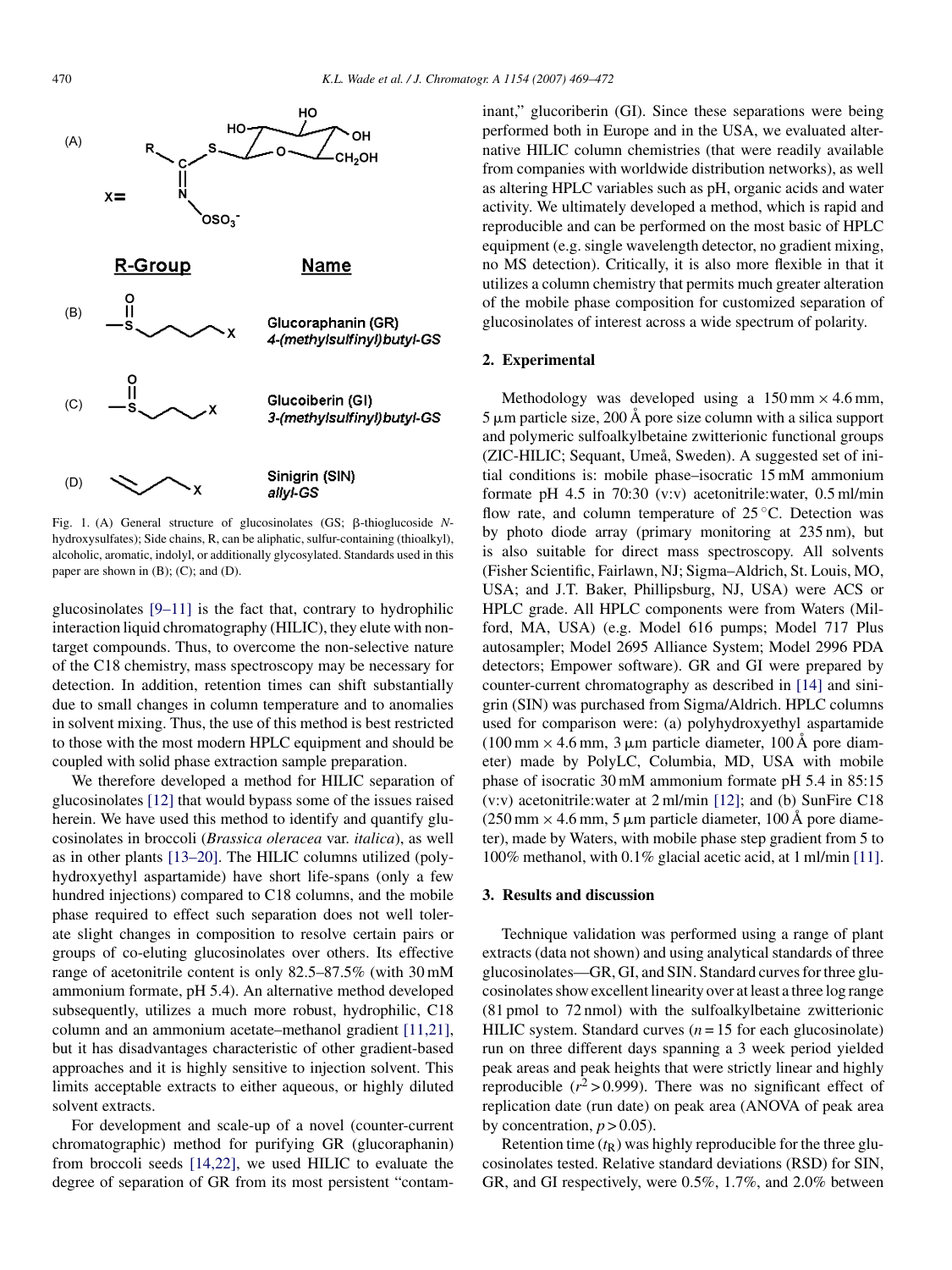<span id="page-2-0"></span>runs and 1.1%, 0.6%, and 0.6% within runs, using 15 mM ammonium formate pH 4.5, in 70:30 (v:v) acetonitrile:water, at a flow rate of 0.5 ml/min, giving evidence to the robustness of the chromatographic system. This is only noteworthy because many other solvent systems tested had very poor  $t<sub>R</sub>$  reproducibility. For example, the RSD for single day runs using a SIN standard were as high as 20% using a C18 gradient method [11] and 1.3% using a polyhydroxy aspartamide method [\[12\], h](#page-3-0)owever with the latter method the  $t<sub>R</sub>$  of GR ranged from 12.5 to 14.5 min. Such inconsistency can be explained by changes in column temperature in situations where a column oven is not used, but in this case it is most likely a reflection of the very steep gradient of solvent effects with this system—the effective range of acetonitrile content in the mobile phase is extremely narrow (ranging from 82.5 to 87.5%, at pH 5.4, with 30 mM ammonium formate).

This basic protocol can be varied readily by modifying either salt molarity or organic solvent strength to optimize retention of target glucosinolates. For example, at a column flow rate of  $0.5$  ml/min,  $t<sub>R</sub>$  shifted with increasing concentrations of acetonitrile in the mobile phase. This is exemplified in Fig. 2, which contrasts the separation of two glucosinolates (GI and GR) differing only by the presence of an additional methylene moiety in the side chain of GR ([Fig. 1\).](#page-1-0) Increasing acetonitrile in the mobile phase increases retention of hydrophilic compounds (as is typical of HILIC chromatography), permitting enhanced resolution of closely eluting compounds with longer retention times [\[23\].](#page-3-0) Using a mobile phase containing 70% acetonitrile, resolution  $(R_s)$  of GR and GI was good  $(R_s = 1.21)$ . Increasing the acetonitrile concentration to 75% yields better separation  $(R<sub>s</sub> = 1.58)$ . A further increase to 80% acetonitrile yields peaks that are very well separated  $(R_s = 2.20)$  but require more than twice the elution time needed with 70% acetonitrile. Elution



Fig. 2. Shift in glucosinolate retention time with acetonitrile content (A–C) and flow rate (C and D). Equimolar quantities of glucoraphanin (GR) and glucoiberin (GI) were injected on a ZIC-HILIC column as described in the text.

times for GR and GI can thus be reduced by increasing the flow rate of mobile phase containing 80% acetonitrile to 1 ml/min  $(R<sub>s</sub> = 1.92)$  (back pressure at this flow rate was still very low 4–500 psi), but resolving power may suffer with other glucosinolate pairs. A similar strategy was employed for the separation of other polar compounds (data not presented herein).

The many polyhydroxyethyl aspartamide columns that we have used began to degrade (peak geometry becomes unacceptable) after as few as 100 injections (in agreement with other reports [\[24\]\).](#page-3-0) Routine separations of GR and GI on these columns, using the most favorable conditions (85% acetonitrile, 30 mM ammonium formate, pH 5.4), only provide an  $R_s = 0.90$ . Additionally, these separations can only be achieved within a very narrow range of solvent, salt, and pH conditions [\[12\].](#page-3-0) Attempts to modify that system in order to accommodate more challenging glucosinolate separations than we initially reported led us to evaluate second generation HILIC columns with permanently zwitterionic stationary phases composed of sulfoalkylbetaine functional groups. Demanding separations can be more easily accommodated in this system by simple adjustment of ionic strength and pH. It is more tolerant of changes in mobile phase solvent concentration and it offers similar retention times at a lower organic solvent content, thus increasing salt solubility. The system is much more robust and flexible than previous methods, giving better separation of a greater range of glucosinolates, with much longer column life. With our oldest sulfoalkylbetaine zwitterionic column we have already made well over 500 injections with no loss in peak geometry, and others report successfully using them for as many as 3000 injections [\[25\].](#page-3-0)

# **Acknowledgements**

The authors thank Katherine Stephenson for technical assistance, and Paul Talalay, Derek Fisher, and Ian Sutherland for intellectual support and encouragement on this project. J.W.F. and K.L.W. were supported by USPHS grant CA 93780-04, and some of the HPLC equipment utilized in this report was purchased using BBSRC Research Equipment Initiative grant BB/D524583/1.

#### **References**

- [1] J.W. Fahey, A.T. Zalcmann, P. Talalay, Phytochemistry 56 (2001) 5.
- [2] C.D. Grubb, S. Abel, Trends Plant Sci. 11 (2006) 89.
- [3] B.A. Halkier, J. Gershenzon, Annu. Rev. Plant Biol. 57 (2006) 303.
- [4] B. Holst, G. Williamson, Nat. Prod. Rep. 21 (2004) 425.
- [5] E.A.S. Rosa, R.K. Heaney, G.R. Fenwick, C.A.M. Portas, Hortic. Rev. 19 (1997) 99.
- [6] J.-P. Wathelet, Glucosinolates in Rapeseeds: Analytical Aspects (World Crops: Production, Utilization and Description), Kluwer, Dordrecht, 2002.
- [7] ISO 9167-1. Rapeseed—Determination of glucosinolates content. Part 1. International Organization for Standardization (ISO), Geneva, 1992, p. 8.
- [8] J.M. Betz, W.D. Fox, ACS symposium series 546 (1994) 181.
- [9] T. Prestera, J.W. Fahey, W.D. Holtzclaw, C. Abeygunawardana, J.L. Kachinski, P. Talalay, Anal. Biochem. 239 (1996) 168.
- [10] N. Rangkadilok, M.E. Nicolas, R.N. Bennett, R.R. Premier, D.R. Eagling, P.W.J. Taylor, Sci. Hortic. 96 (2002) 27.
- [11] L. West, I. Tsui, G. Haas, J. Chromatogr. A 966 (2002) 227.